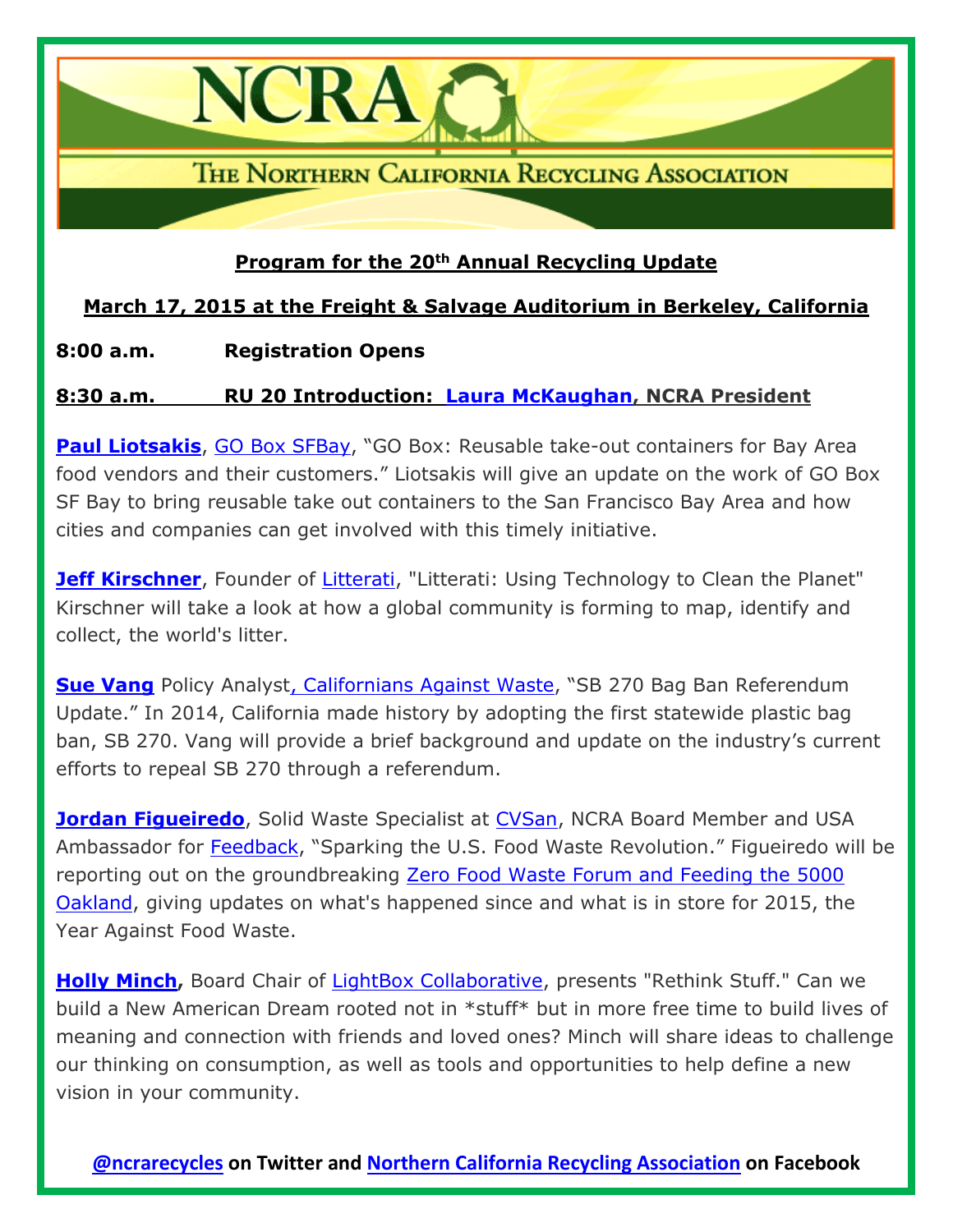**[Paul Burns](https://www.fireclaytile.com/who-we-are/)**, [Fire Clay Tile,](http://www.fireclaytile.com/) " Keeping it Local". Recycling begins when someone buys a product made from an unwanted material. Putting it into the blue container is a small step to recycling. Burns explains how having a local economy with the ability to produce products from locally generated materials closes the loop in the most sustainable way.

**[Teresa Favuzzi](http://www.linkedin.com/in/tfavuzzi)**, Executive Director, California Foundation for Independent Living [Centers](http://www.cfilc.org/), "Assistive Technology Reuse." The volume of Assistive Devices being used by seniors and people with disabilities is increasing, and will continue to increase as the population ages. Learn about Ability Tools AT Reuse initiative to divert wheelchairs, scooters, walkers etc. and get them to people who need them.

**[Tibora Girczyc-Blum](https://www.linkedin.com/in/tiborabea)**, Director, [SCRAP Humboldt](http://www.scraphumboldt.org/) "Beyond Art: Creative Reuse on the Road to Innovation." Girczyc-Blum will discuss how creative reuse can be a vehicle to support innovation and problem solving skills in the fields of science, technology, engineering and architecture. Her presentation will give examples of how creative reuse can challenge and enhance traditional thinking.

**[Laura McKaughan](https://www.linkedin.com/pub/laura-mckaughan/8/aa6/3b2)**, President, [NCRA Board of Directors](http://ncrarecycles.org/about/board/), presents "NCRA 20/20: Building on the Legacy of the Past with a Vision for the Future." McKaughan takes a look back at the past 20 years of the Recycling Update Conference and the Zero Waste movement in the Bay Area and gives insights into what might lie ahead for NCRA.

**Maria Alejandra Leon (Translated by Augustin Ramirez)**, Leader of the [Campaign](https://warehouseunion6.wordpress.com/2012/11/29/387/)  [for Sustainable Recycling](https://warehouseunion6.wordpress.com/2012/11/29/387/) & Member of ILWU Local 6; Employee at Waste Management's Davis Street facility, "The Campaign for Sustainable Recycling: Fighting for a Fair Standard for Alameda County's Recycling Workers." In her talk, Leon will discuss the historically poor working conditions in Alameda County's recycling industry, provide a history of the Campaign for Sustainable Recycling, and share recent successes.

**[Tom Padia](http://www.linkedin.com/pub/tom-padia/8/325/b7a/en)**, Recycling Director at StopWaste, "Mandatory Ordinances in Alameda County." In 2012 the [Alameda County Waste Management Authority](http://www.stopwaste.org/about/about-stopwaste) adopted [Mandatory](http://www.stopwaste.org/resource/reports/mandatory-recycling-and-single-use-bag-reduction-ordinances)  [Recycling Ordinance 2012-01.](http://www.stopwaste.org/resource/reports/mandatory-recycling-and-single-use-bag-reduction-ordinances) Padia will review the active enforcement approach, optin/opt-out aspects to the regional ordinance, and other unique features.

**[Randy Russell,](https://www.linkedin.com/pub/randy-russell/9/60/588)** Project Manager, [Louis Berger Group](http://www.louisberger.com/), "CalRecycle's Waste Tire Recycling Management Program: Promoting and Developing Alternatives to the Landfill Disposal of Tires." Russell discusses CalRecycle's Market Incentive programs for managing California-generated waste tires.

**[@ncrarecycles](https://twitter.com/ncrarecycles) on Twitter and [Northern California Recycling Association](https://www.facebook.com/pages/Northern-California-Recycling-Association-NCRA/117577201594520) on Facebook [Jesse Woltjer,](https://www.linkedin.com/in/jessewoltjer)** [SF Environment](http://www.sfenvironment.org/) "Recycle Where: An online search tool for responsible disposal." Recycle Where is an online recycling and reuse database for residents and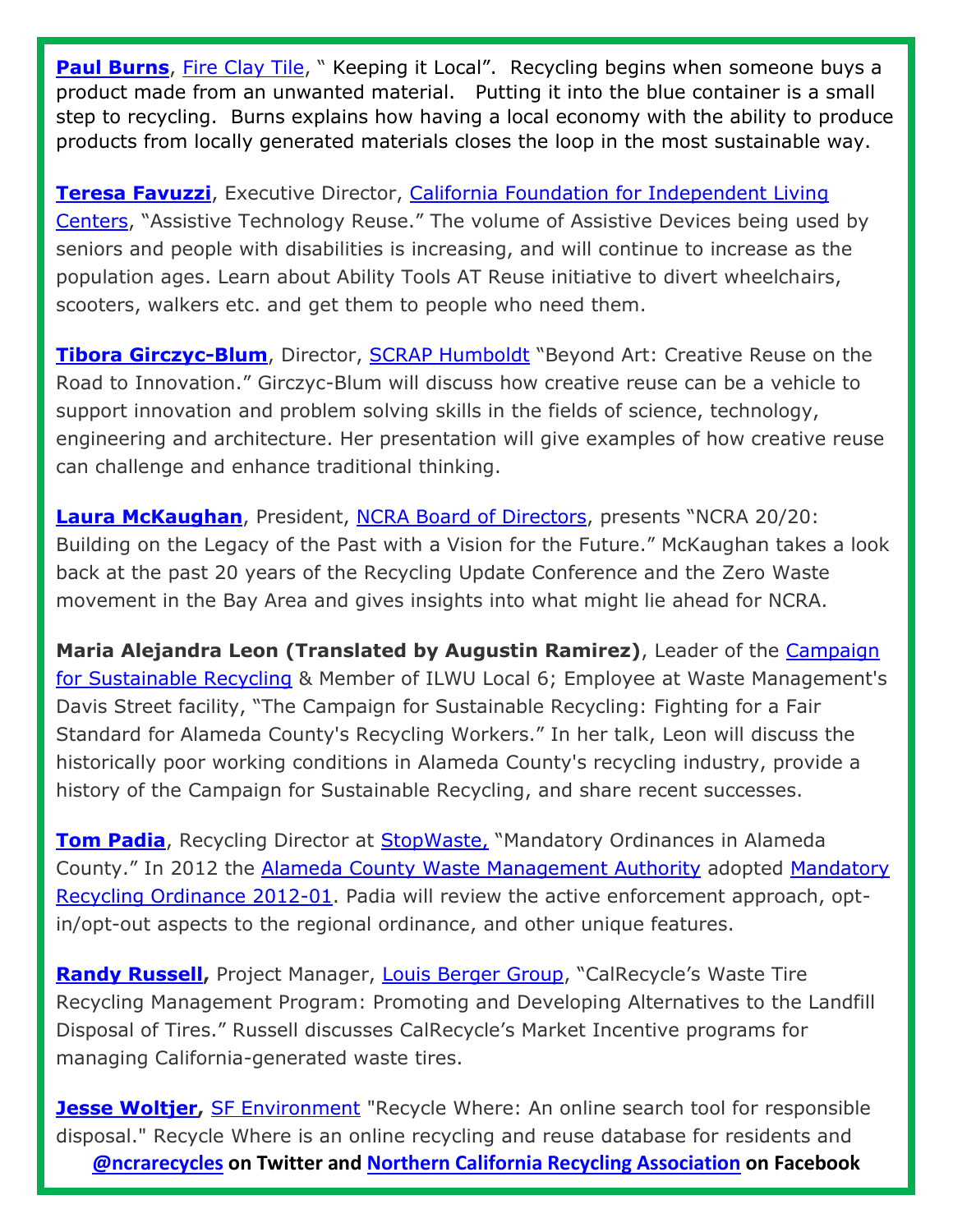businesses in several Bay Area cities and counties to find the highest and best use for things at the end of a use cycle.

**[Peter Slote](http://www.linkedin.com/pub/peter-slote/4/757/723)**, Senior Recycling Specialist, [City of Oakland,](http://www2.oaklandnet.com/Government/o/PWA/o/FE/s/GAR/index.htm) "Oakland's New Path." Ten years in the making, Oakland's historic new franchises start in 2015 and put Oakland on a path to dramatically increased diversion of residential and commercial discards from the waste stream and into the economic mainstream through 2035.

**[Nick Lapis](http://www.cawrecycles.org/about/staff/nick_lapis)**, Legislative Coordinator, [Californians Against Waste](http://www.cawrecycles.org/), "2014 Legislative Year in Review." Lapis discusses how 2014 proved to be a monumental year for statewide recycling policy with the passage of a [statewide bag ban,](http://www.huffingtonpost.com/news/california-plastic-bag-ban/) significant changes in law around [organics,](http://www.biocycle.net/2014/09/30/californias-new-laws-to-accelerate-organics-recycling/) recycled content manufacturing, and use of recycled tires. What does 2015 hold? Lapis will let us know.

**[Timonie Hood](https://www.linkedin.com/in/timoniehood)**, Zero Waste & Green Building Coordinator at [U.S. EPA Region 9](http://www2.epa.gov/aboutepa/epa-region-9-pacific-southwest), "The Latest from the EPA." Hood will discuss the latest [U.S. EPA trends](http://www.epa.gov/osw/nonhaz/municipal/pubs/2012_msw_fs.pdf) and data on materials generation, recycling, composting and disposal rates; and share updates on new measurement scoping projects on packaging source reduction, construction and demolition materials and food.

**[Ruth Abbe](http://altamonteab.org/index.php/2-uncategorised/35-ruth-abbe-board-chair)**, President, [Zero Waste USA](http://www.grrn.org/), "The Launch of Zero Waste USA (dba of the GrassRoots Recycling Network and National Affiliate of the Zero Waste International Alliance)." Abbe will also talk about the Zero Waste Community Recognition Program and Zero Waste Communities Tool Kit. Zero Waste USA was created to inspire communities to embrace and achieve Zero Waste.

#### **12:30 p.m. Lunch**

**[Mandi McKay](http://www.linkedin.com/pub/mandi-mckay/17/702/803/en)**, Sustainability Coordinator, Sierra Nevada Brewing Co, "Brewing a Zero Waste Program" McKay will discuss Platinum Zero Waste Certification process, program highlights, and closed loops examples within the company. She is the Sustainability Coordinator for Sierra Nevada Brewing Co where she helps manage the company's environmental initiatives including energy generation, resource conservation, recycling, composting, and employee education.

**[Cary Oshins](http://www.linkedin.com/in/caryoshins/en)**, Director with the [US Composting Council](http://compostingcouncil.org/) "Curb to Compost: How to include food scrap collection in an existing yard debris programs." The Compostable Plastics Toolkit is designed to help determine if a compostable plastics program is appropriate for your organization and to guide in properly managing your compostable plastics.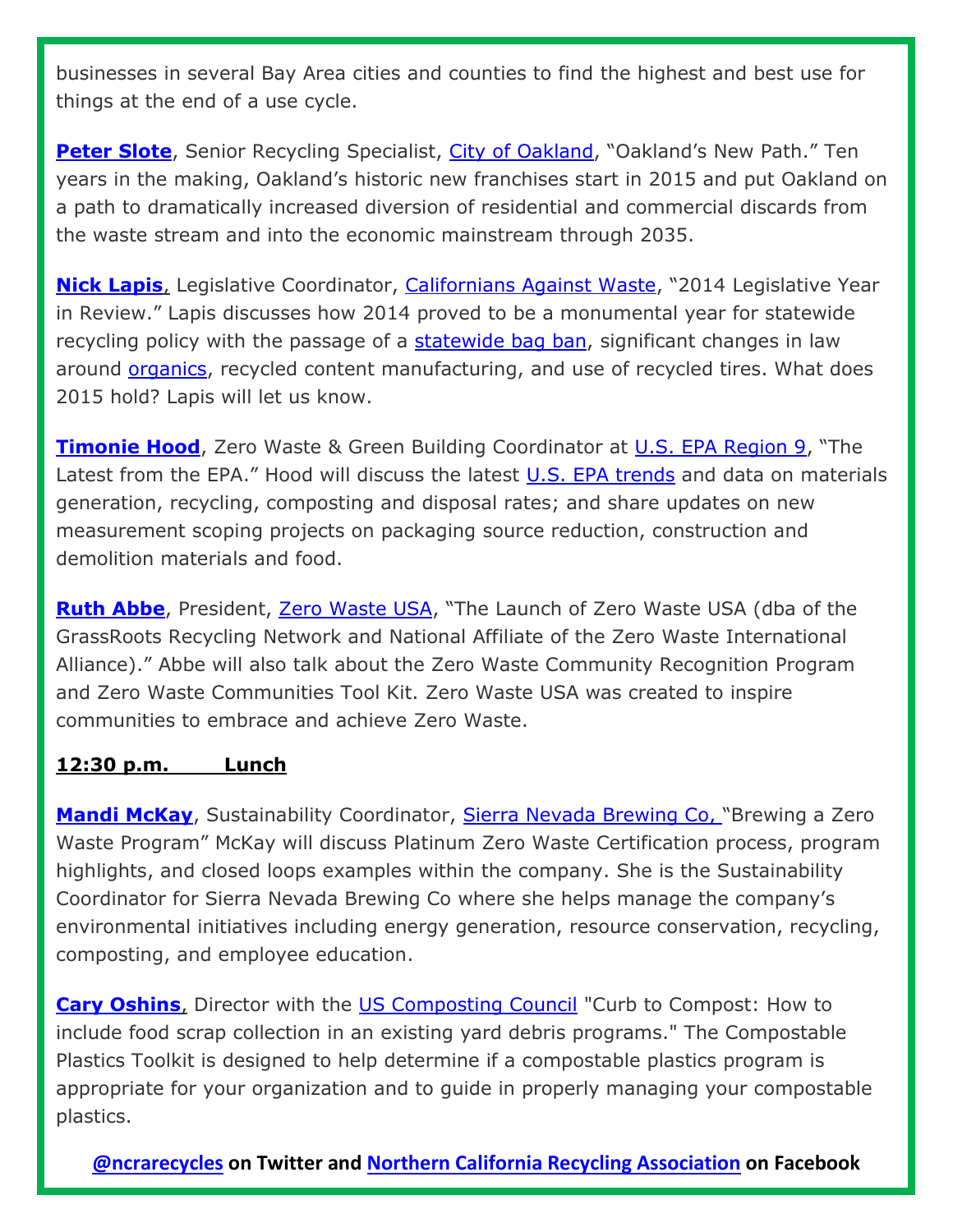**[Lily Kelly,](https://www.linkedin.com/pub/laura-%22lily%22-kelly/19/665/5b5)** Senior Program Associate, [Global Green,](http://www.globalgreen.org/) "Assessing Enhanced Food Scrap Recovery Programs at Multi-Family Buildings." Multi-family buildings face a variety of unique challenges concerning implementation of food scrap recovery. [Global Green](http://thecorr.org/)  [USA's Coalition for Resource Recovery](http://thecorr.org/) is partnering with Alameda County municipalities, haulers, and property managers to determine the diversion improvements that come from going above and beyond what is legally required through tenant outreach, equipment provision, and waste audits.

**[Bruce Philbrick](https://www.linkedin.com/pub/bruce-philbrick/35/23b/848)**, Transfer Station Operations Manager, [Metro \(Portland, Oregon\)](http://www.oregonmetro.gov/tools-living/garbage-and-recycling), "Just the Food, Please: Metro Changes the Standards for Commercial Organics." Philbrick tells the tale of how ten years ago in Portland, OR, Metro ventured into commercial food scraps composting. The experience, fraught with challenges, lead Metro to recently take unprecedented action by prohibiting all non-food items from the green bin.

**[Monica Wilson](https://www.linkedin.com/pub/monica-wilson/30/467/4a7)**, US and Canada Director of [GAIA,](http://www.no-burn.org/) "Setting standards on the road to zero waste: ending subsidies for incineration, improving plastics recycling in China." To achieve zero waste, we need to create the conditions for recycling and composting which involve both state and national policies as well as conditions for recycling workers and communities. New subsidies for incineration in conventional incinerators and in coal plants and cement kilns are a growing threat to Zero Waste in international policy, and here in California. To talk about the conditions of workers, Wilson will be joined by GAIA ally Wang Jiuliang who will show a short section of his new film documenting mixed plastics recycling in China.

**[Calla Rose Ostrander](https://www.linkedin.com/pub/calla-rose-ostrander/6/112/120)**, Director of Climate Initiatives for the [Rathmann Family](http://www.rathmannfamilyfoundation.org/home.html)  [Foundation](http://www.rathmannfamilyfoundation.org/home.html). "Compost: A Real Climate Change Solution." Ostrander talks about the science behind the [Marin Carbon Project](http://www.marincarbonproject.org/) and how compost can be utilized as a climate change solution. Learn about how the Marin Carbon Project uses compost to sequester carbon in rangeland soils, and how this is being applied within the USDA and in cities throughout California.

**[Sue Palmer](http://www.linkedin.com/pub/susan-palmer/83/635/a83)**, Economic Development Director, [St Vincent de Paul of Lane County,](http://www.svdp.us/) "Results of Mattress Bounty." Palmer tell us about the [Mattress Bounty](http://sfbay.ca/2015/01/26/turn-in-dumped-mattresses-for-cash/) pilot program carried out in Alameda County in the first quarter of 2015.

**[Corinne Atwood](http://ca.linkedin.com/pub/corinne-atwood-cae-scef-scrsm-ccp/15/978/853)**, Executive Director of the [BC Bottle and Recycling Depot Association,](http://www.bcbda.com/) "Update on British Columbia's EPR Programs and the launch of [RethinkitBC.](http://www.bcbda.com/)"

**Bill Pollock**, Program Manager, [Alameda County Household Hazardous Waste program.](http://www.stopwaste.org/recycling/residents/household-hazardous-waste) "Medication Disposal in Alameda County and the Safe Medication Disposal Ordinance"